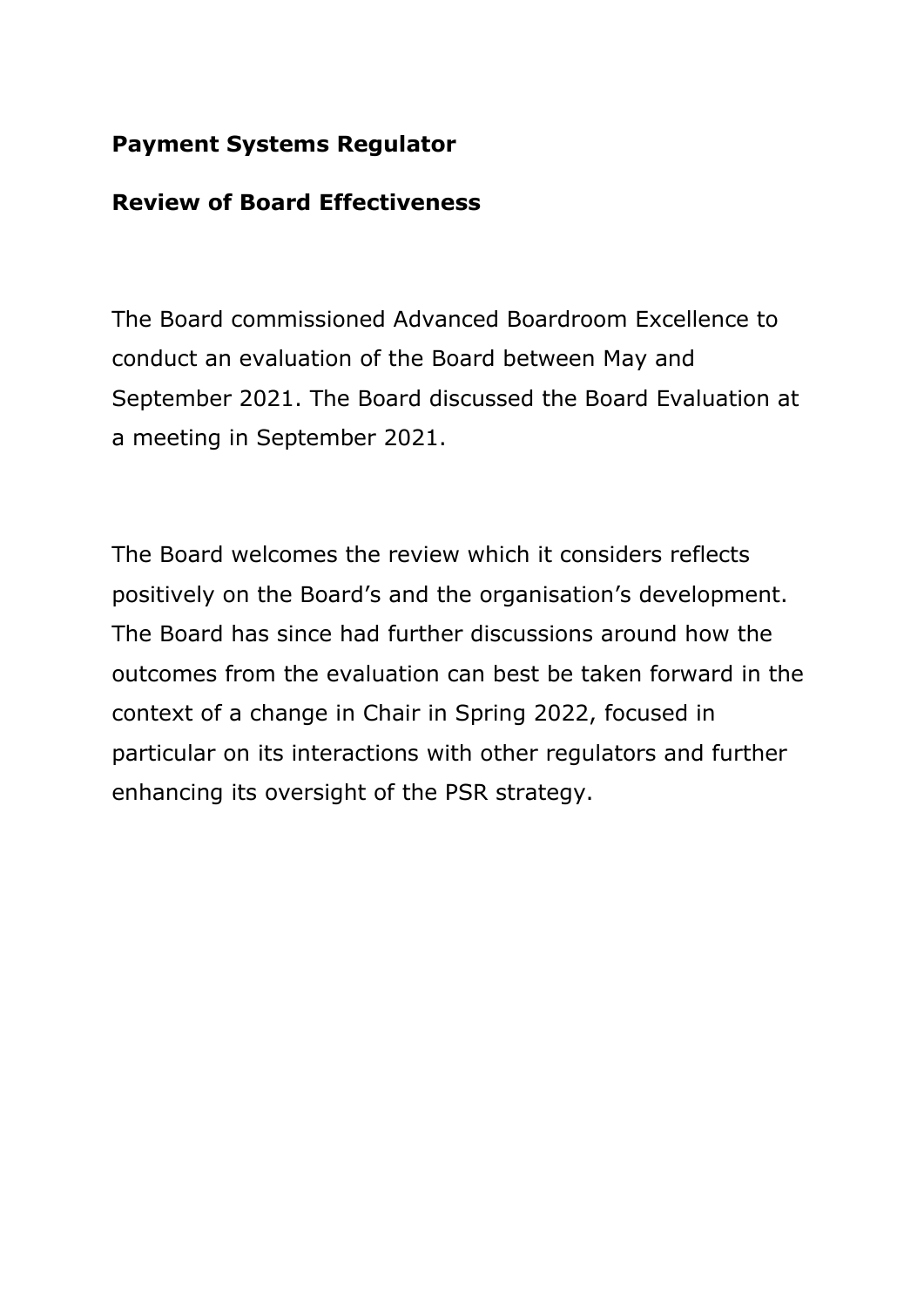

# PAYMENT SYSTEMS REGULATOR

# INDEPENDENT EXTERNAL BOARD REVIEW

Prepared By:

Advanced Boardroom Excellence Ltd

September 2021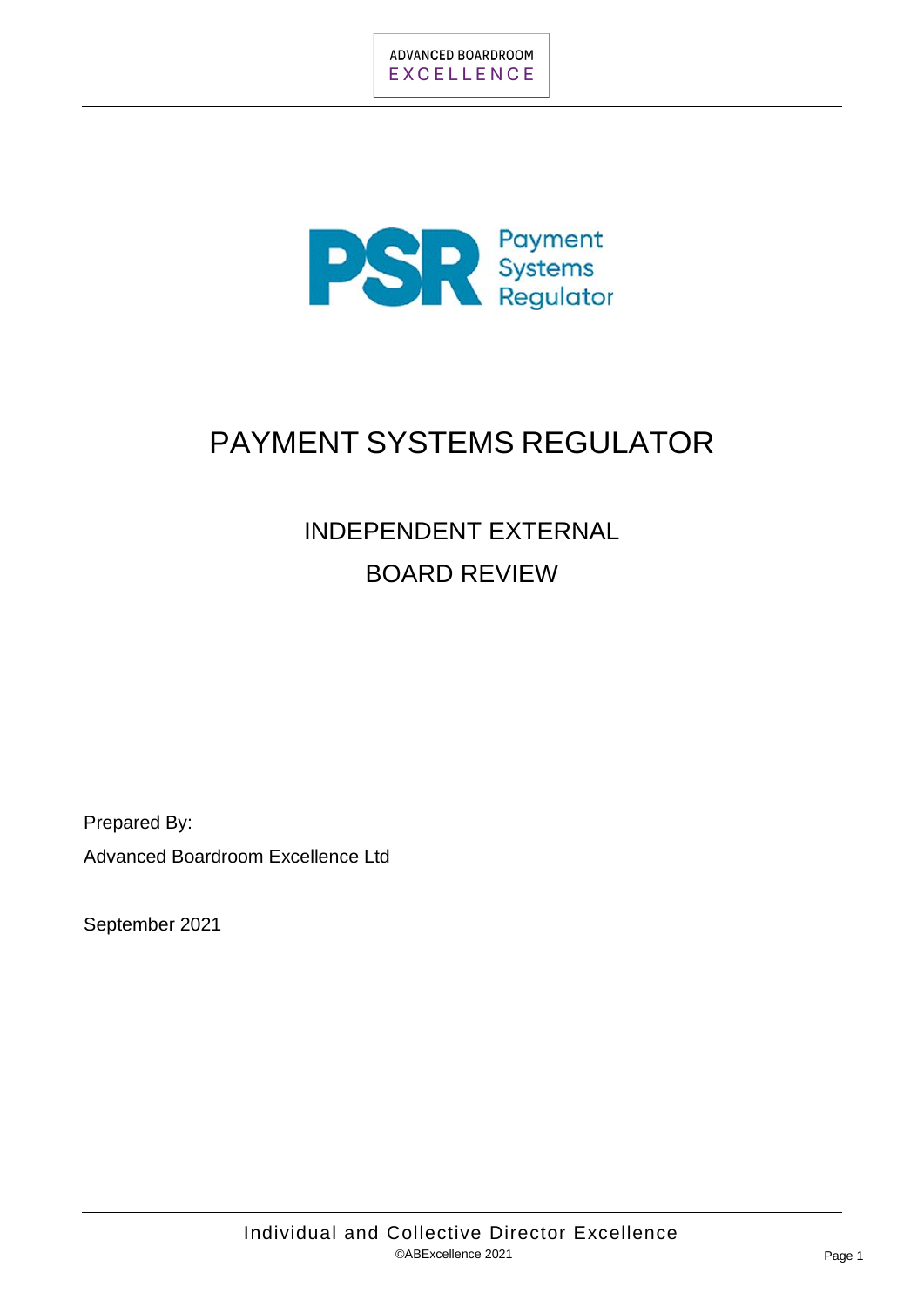## INTRODUCTION

This Independent External Board Evaluation of the Payment Systems Regulator (PSR) was conducted by Advanced Boardroom Excellence Limited, an independent Board Effectiveness consultancy, against the principles set out in the Board Effectiveness framework shaped by the Financial Reporting Council (FRC) in their Guidance on Board Effectiveness.

The PSR is an independent subsidiary of the FCA, and as an independent economic regulator, it has its own statutory objectives and management structure.

# SUMMARY OF APPROACH TO THE REVIEW

As with all Effectiveness Reviews of this nature (see appendix A), it involves examining:

- Board Structure
- Board Management
- Board Processes
- Board Support
- Director Independence
- Collective and Individual Director Competence and Capability
- Board Dynamics and Behaviour
- Committees
- Chairmanship
- Strategy

This enables conclusions to be drawn for the collective Board Effectiveness and individual contributions to that Effectiveness.

## REVIEW PROCESS

The Review commenced in May 2021 and concluded at the Board meeting held on the 16th September. It was agreed that the areas identified from the interviews, observations and documentation review, created an accurate picture, with clear areas of focus, which the Board committed to carrying forward with appropriate actions.

One to one interviews took place with all seven Board Directors, including four NEDs and the Chair who is also Chair of the FCA. In addition, four other key Executive Team stakeholders were interviewed.

The Board was also observed and a Documentation Review covering the Board was undertaken. The PSR Board Sub-Committees are common with the FCA and their observation and the Documentation review formed part of the Board Effectiveness Review for the FCA. The information collected formed a coherent picture of the Board's Effectiveness.

As Board Evaluators we were particularly impressed by the transparency, openness and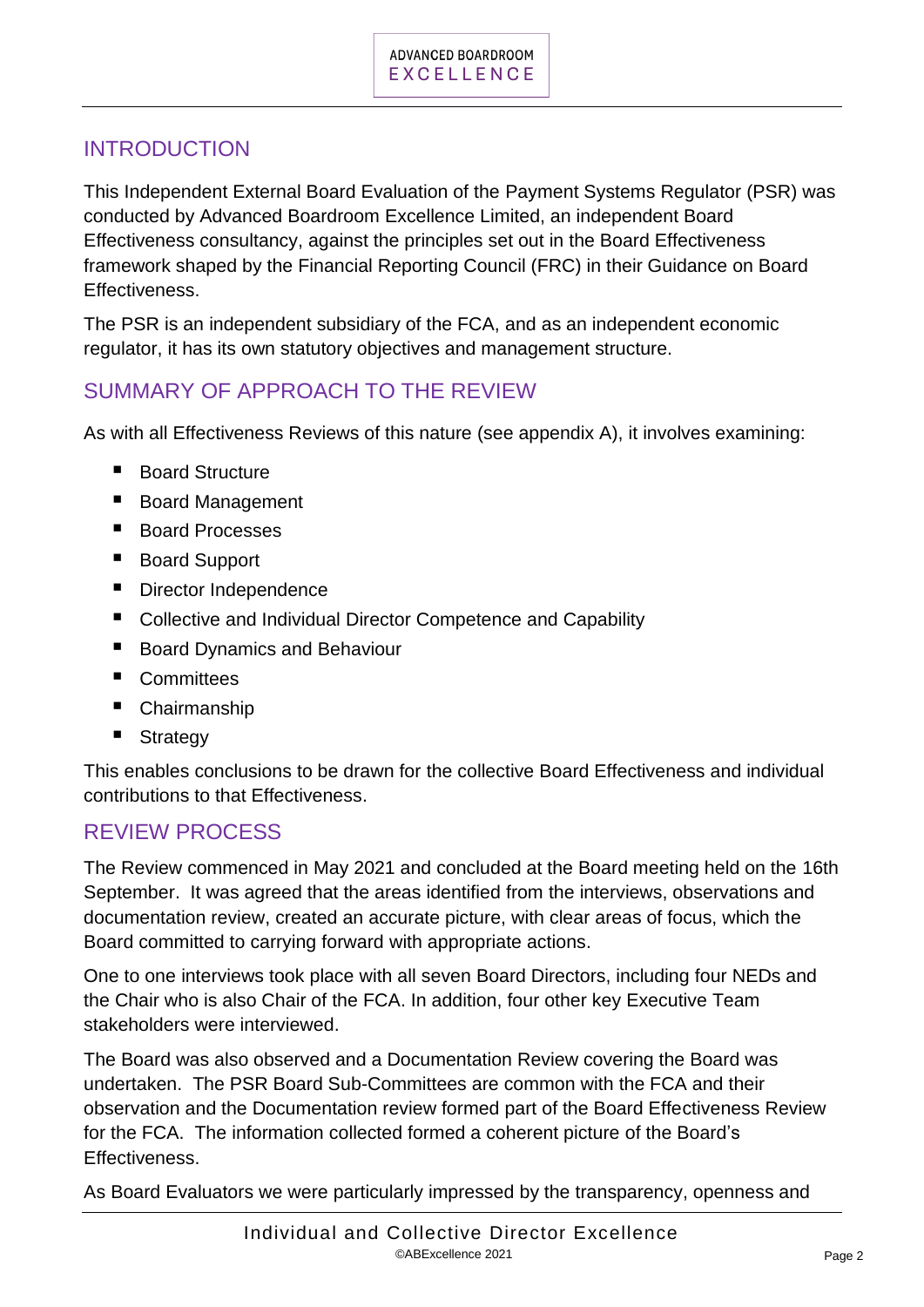candour in all the interviews which facilitated an efficient and effective review. The access we were given to information in terms of reference, minutes etc also greatly assisted the process.

# SUMMARY OF THE REVIEW

The results of this Board Review and the Board discussion on the results of the Review show a Board focused on the challenges of the Payments Sector.

The PSR is an effective Board, it is relatively small and operates with a focused remit and role. The debate, discussion and challenge from the Board is direct and clear, with the MD and the Executive taking an open and supportive approach to the Board.

The PSR has recently published its 'Future Strategy' and decisions on the way forward for the 'New Payments Architecture', which are key milestones in its short 6-year history of operation.

As a Regulator, it has successfully balanced the need to provide oversight while supporting innovation in what is a fast paced payments environment.

The Board has developed a well-considered approach to attracting NEDs with considerable in-depth expertise, whilst maintaining a strategic focus. While the Board can easily get dragged into too much detail, they are alive to and aware of this danger and are working closely with the executive team to address this particularly in light of the fast-evolving Payments Sector. The PSR Panel, under its new leadership and with its diverse industry Membership, is seen as active and motivated.

The PSR Board has coped well during the Covid pandemic especially considering that 2 NEDs joined during this time. The Board recognise that there are benefits to be gained through Board development as it emerges from the crisis.

## SUMMARY OF KEY FINDINGS

The Chair, together with the MD has led a successful shaping of the Board to provide an appropriate balance of industry, technical and consumer focused NEDs in response to the challenges of the Payments Sector.

Consequently, this is a strong, independent Board, with relevant experience and skills. However, there has been little opportunity to develop itself as a coherent group with the constraints of remote working.

#### BOARD STRUCTURE

The recent addition of new NEDs with Consumer and Payment Systems expertise has strengthened the Board in these critical areas.

While identifying data analysis and digitalisation as a key future area of expertise for the Board, the PSR Panel has the potential to provide access to a great source of information for the Board.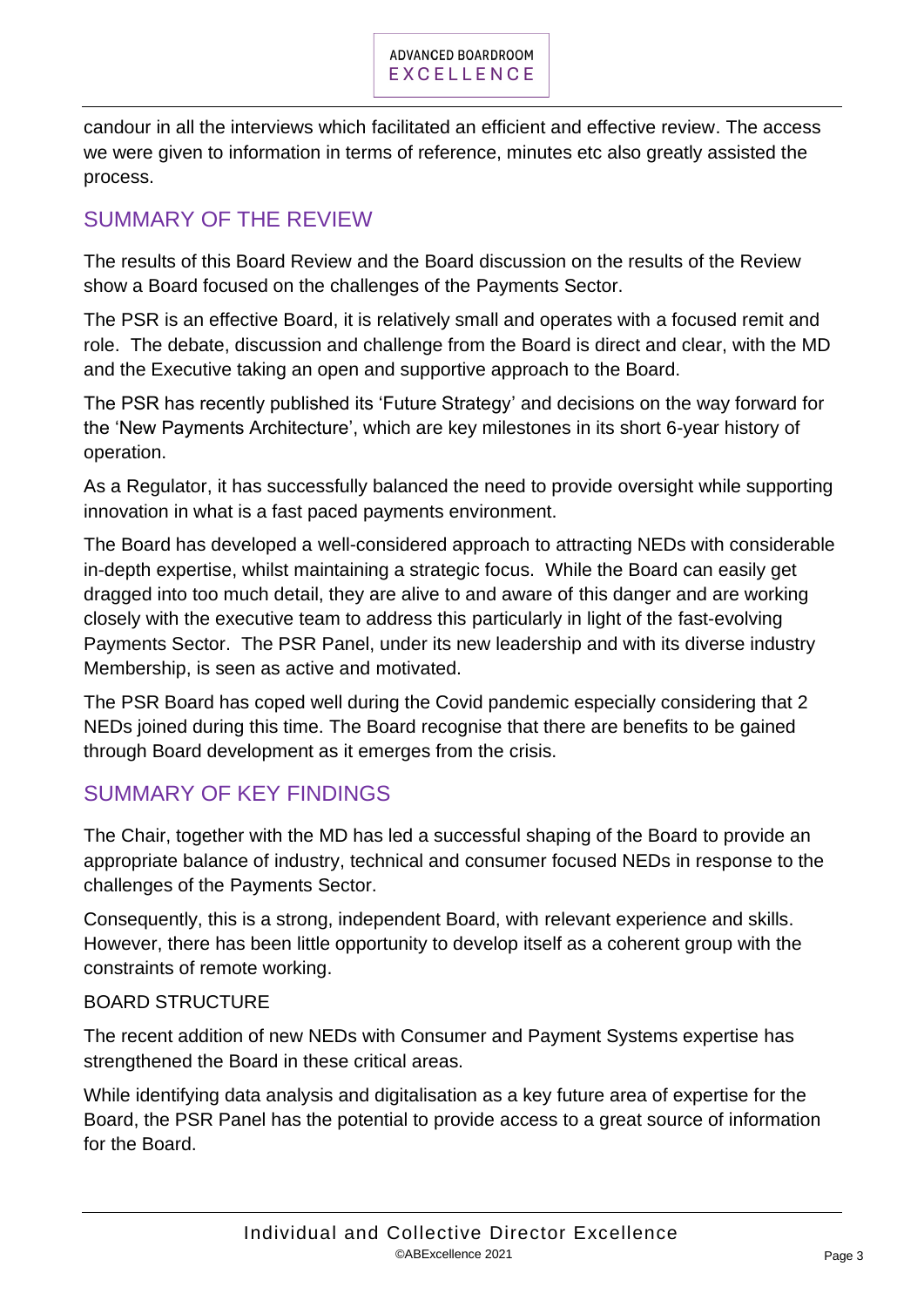#### BOARD PROCESSES

The FCA Board sub-committees are largely responsible for PSR succession, diversity and remuneration oversight. There is, however, an annual separate discussion of succession at the PSR Board.

#### BOARD SUPPORT

Since the last review, there has been a clear improvement in the Board's information which has improved the quality and focus of the Board. While there are still some areas to build upon there is a clear understanding of what is needed to improve Board Information.

There has also been a focus on internal and external reputational risks.

#### DIRECTOR INDEPENDENCE

This is a strong Independent Board with a good level of debate and challenge which is continuing to develop. Directors who have strong technical expertise and diversity are prepared to say what they think which enlivens the debates.

#### COLLECTIVE AND INDIVIDUAL BOARD CAPABILITY

The Board has a strong individual capability with a comprehensive appreciation of the diverse range of challenges facing the PSR. They are increasingly coherent in their collective approach and viewpoints and freely express them. The Board acknowledges that external industry views can be improved with further employee, end user and PSR panel input. There was a recognition that the covid pandemic had restricted external networking, conferences and workshop opportunities.

#### BOARD DYNAMICS

The Directors' interaction with the MD and Executive is positive. The MD has a constructive approach to the Board and is open and responsive to feedback. There is good constructive challenge between the Chair and MD.

While the Board is cohesive, there is a recognition of the opportunity for further Board development as a team, building on individual strengths. At the same time, it is acknowledged that in a fast-paced 'Payment World' keeping the strategic 'headlights' powered on to the future is important.

#### **COMMITTEES**

The PSR has an Audit Committee and a Remuneration Committee which is part of the FCA Group committees. There is recognition that PSR input to and representation at these committees can be improved.

#### **CHAIRMANSHIP**

The Chair has steered the Board very effectively and, along with the MD, has developed a Board and Organisation set up to focus on the immediate and future challenges of the Sector. The Chair's Leadership has developed a lively, focused and dynamic Board enabled to address the issues it faces.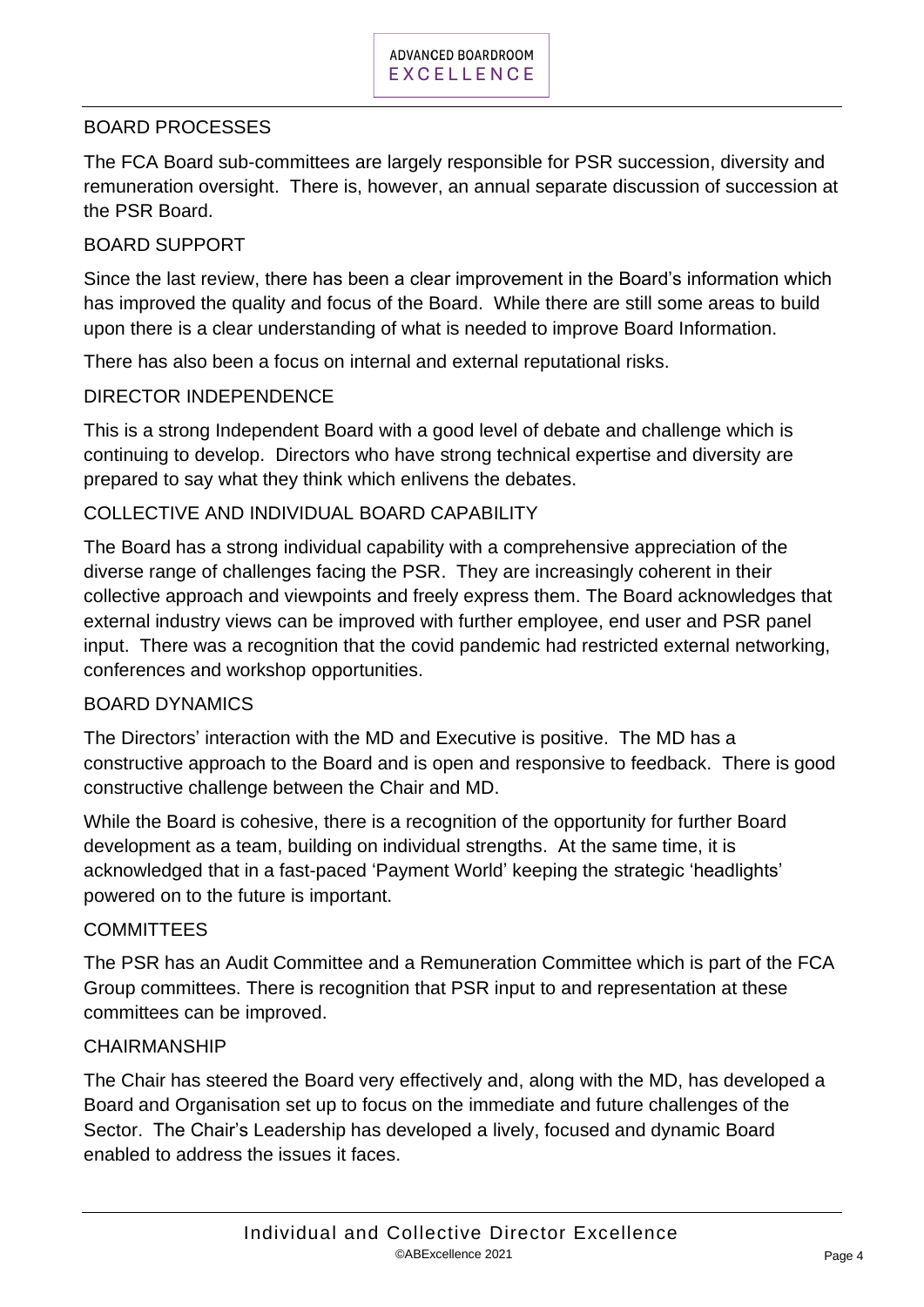#### **STRATEGY**

The Board and the Executive have set the PSR strategy for Payments. With this new strategy, seeking to drive and support as necessary the successful opening up of payments, the monitoring and charting of successful developments and outcomes becomes increasingly important. This will require the Board to continue to develop early and clear insight and secure feedback into developing areas.

## KEY THEMES ARISING FROM THE REVIEW

This Board Review has made recommendations as the Organisation emerges from Covid constraints to further leverage the Board's collective capability across a range of Board Effectiveness characteristics.

The emerging themes from the Review are:

- It is a strong independent Board, with active and technically focused debate and discussion.
- It has a facilitative and open Chair and MD.
- There has been a significant Board and Executive effort to set and effectively launch the new strategy for the Payments Sector.
- Recognition of the criticality of monitoring the emerging Payments landscape.
- The need to continue to ensure a flow of technical and consumer expertise for the Board.
- Continued and developing engagement with multi-dimensional employee and customer stakeholders.
- A post Covid development plan for the Board.

## BOARD EFFECTIVENESS

Within the overall Review of the Board's Effectiveness, this is a positive Report of a Board and Executive performing well and addressing the challenges of their Sector.

The Review considered the Board's Effectiveness across a range of 31 criteria.

- 83% of the criteria were seen as Effective.
- An additional two criteria were considered as Very Effective, namely, Openness & Awareness of Domination at the Board, and the Opportunity for Effective Debate & Challenge.
- Only three areas were seen as emerging
- None of the criteria was seen as deficient.

# ADDITIONAL AREAS ARISING FROM THE BOARD DISCUSSION ON THE REVIEW

There was a good positive discussion at the meeting about the PSR taking a more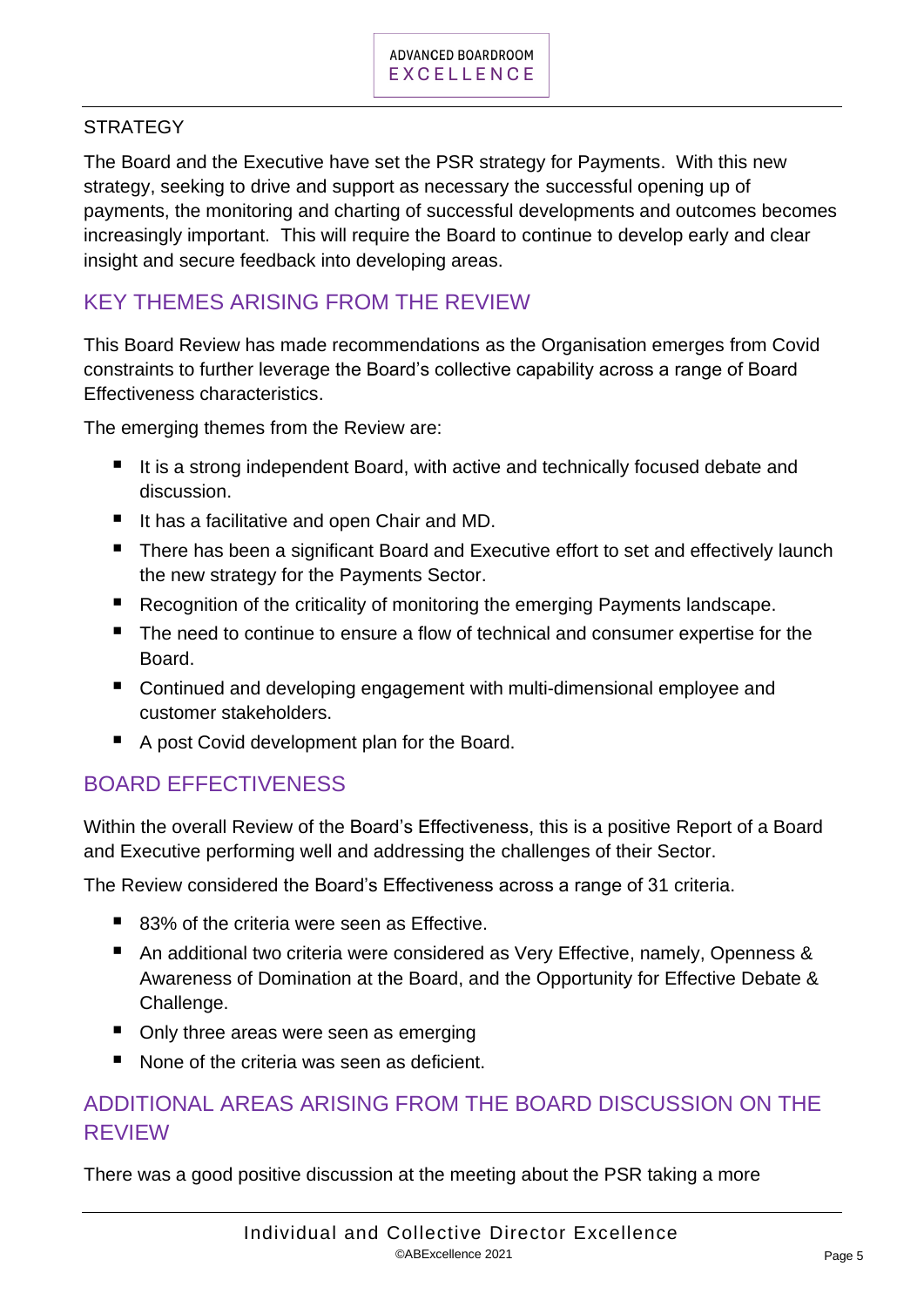proactive approach with other key Regulators and organisations to enable it to effectively influence decisions and/or outcomes.

There was agreement that time out should be taken, separate from Board meetings to ensure that the newly developed Strategy is given the right level of focus and that annual Operational plans and prioritisation should tightly align to the Strategic direction.